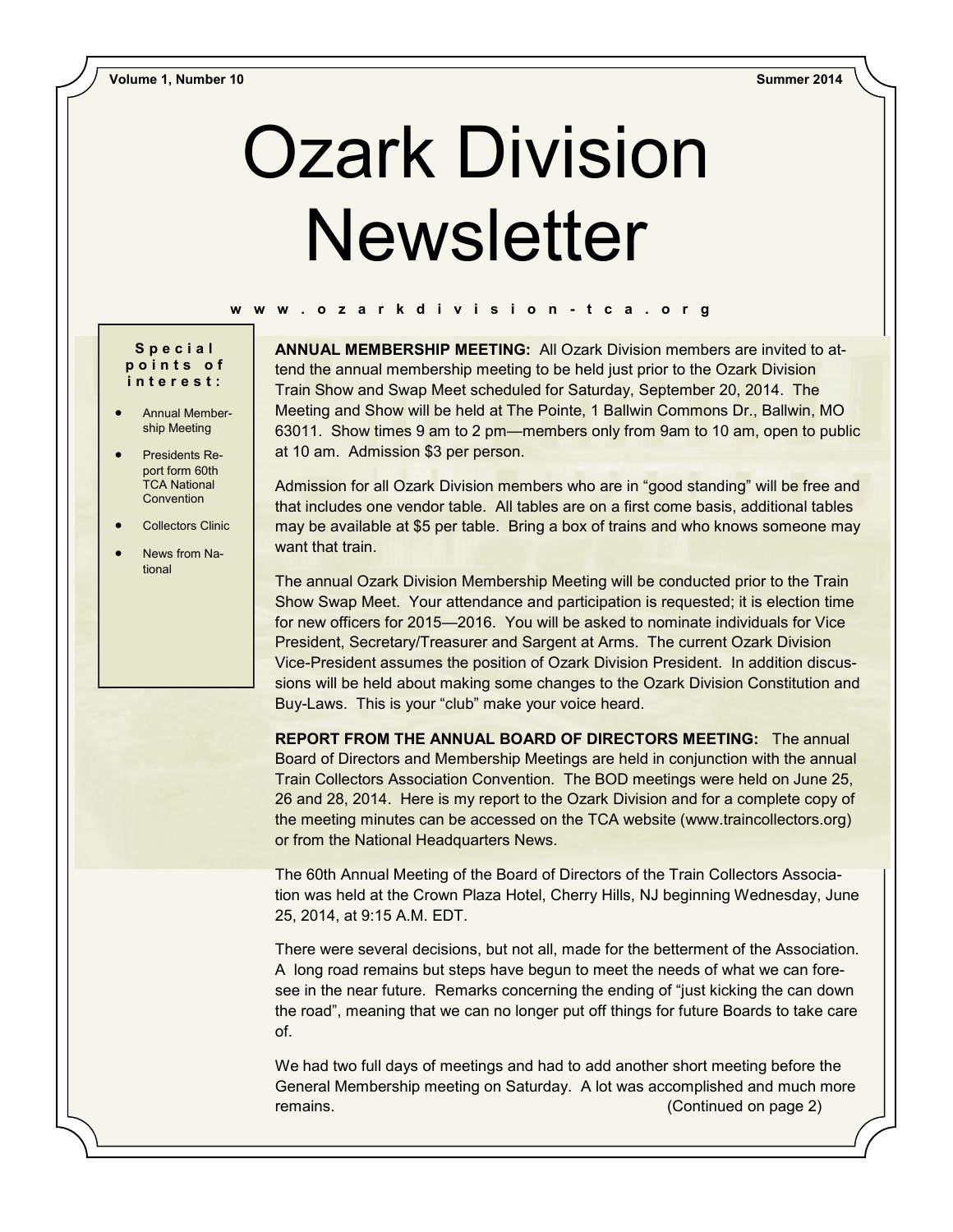## (Continued from Page 1)

Over the past two years I have been involved in several conference calls where we discussed one issue per call so that we take less time at the BOD (and thank goodness we did or we might still be in session). As you who are aware, I ask for input from you so that I know where the Ozark Division stands on issues, and thanks for that input. Obviously there are times when time does not allow for that and I am forced to make the decision from my point of view and I hope that I have given due diligence to the membership of the Ozark Division.

New Business highlights:

Motion to require Honor Roll members to pay regular members' dues. Failed

Motion to begin advertising upcoming conventions earlier. Passed (1)

Motion to investigate internet voting for elections. Passed

Motion to eliminate the early-buy program for Convention Cars. Failed

Motion that Article VII, Section 1 of the By-Laws e rewritten to remove the words "prior to February 15", and that Article VII, Section 2 be rewritten as: Section 2, The immediate Past President, as Chairman of the Nominations and Election Committee, shall cause a ballot with a provision for write-ins to be prepared and distributed to all members with the March 15 issue of the National Headquarters News (NHN). To be valid, ballots must be completed and returned to be tabulated by April 1, and as further directed by the Board of Directors. Passed

Motion that the TCA Executive Committee investigate the possibility of forming Reciprocal Admissions Program (RAP) with other train related Museums and organizations that would entitle TCA membership to special admission privileges and discounts at other participating organizations. Passed

Motion to allow newly elected Division Officers to attend Board of Directors meetings including executive sessions. Failed (2)

Motion to allocate 50% of paying members' dues to the National Toy Train Museum and the TCA Library. Failed

Motion to continue a search for an Operations Manager and in the meantime, expand and define the new position of Office Manager to carry out the duties until and Operations Manager is hired. This will be the case for one year. Passed (3)

Withdrawn Motions:

Motion to allow rejoining the TCA with original number after paying a \$25 fee.

Motion to allow a new membership category of E (for internet) be added at a discounted rate.

Footnotes:

- (1) The advertising of upcoming conventions earlier did not set well with me because it is difficult enough to get members to attend now and I feel it may confuse some members about future locations. I do think that listing the upcoming convention sites but keeping the advertising at the present level.
- (2) Presently any member can attend the Board of Directors meeting but cannot attend executive sessions.
- (3) Not hiring an Operations Manager and hiring an Office Manager at this time will save \$60,000 this year.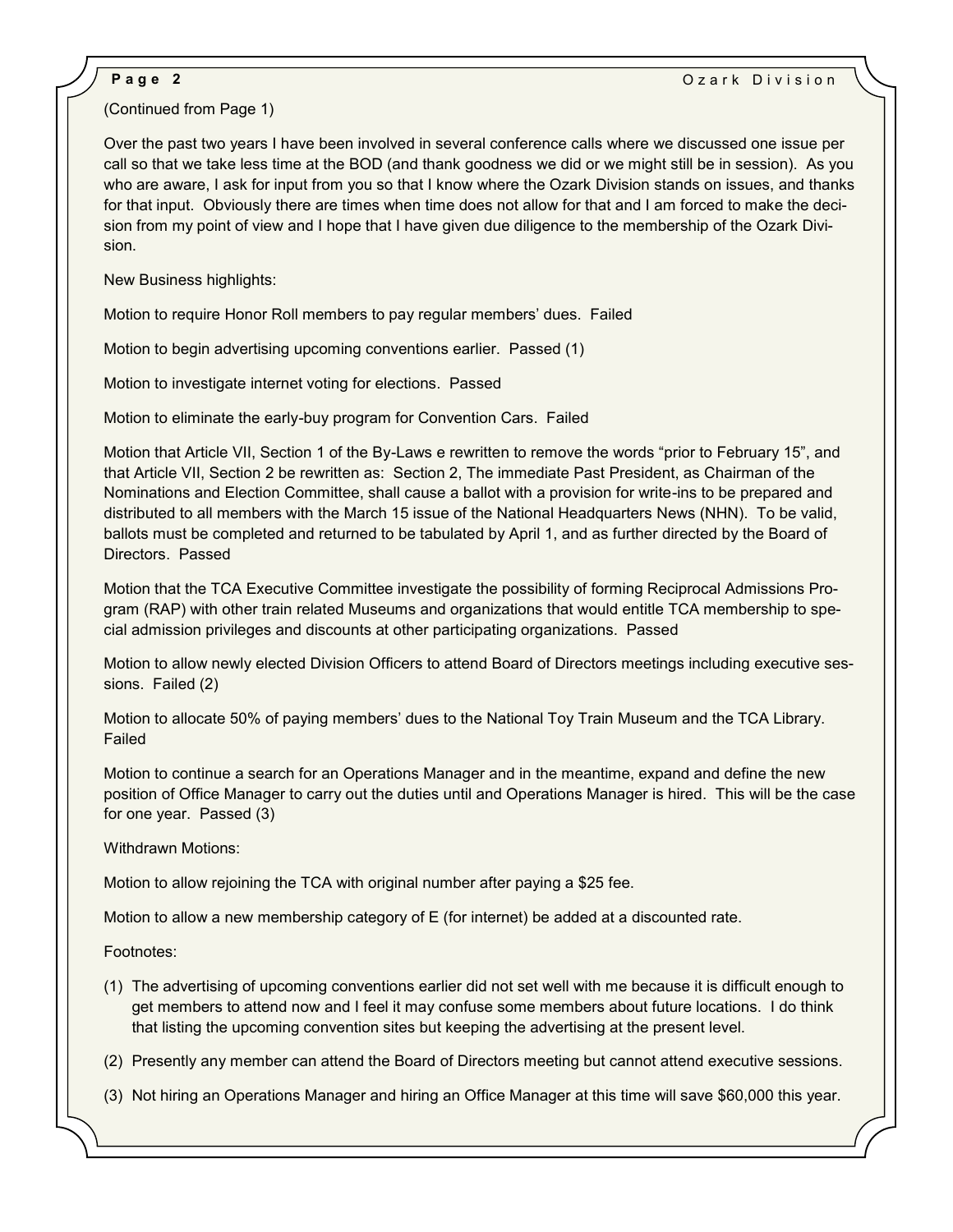## (Continued form Page 2)

That savings will allow the TCA to operate at a small profit this year.

(4) There is no membership level for this now. Discussion concerning this issued centered on the fact that the TCA does not presently have the capability to support this at the present time and that, even if we did, it should continue at full membership dues.

Respectively Submitted,

Dennis R. James, President

**HEART of AMERICA CHAPTER — COLLECTORS CLINIC:** The annual Collectors Clinic was held on Saturday, July 19, 2014. Twenty four members and guests were present to participate in the activities. HOA Vice President, Brad Marples, opened the session with introductions by the attendees.

Brad then introduced Don Miller who gave a presentation on the design and construction of his Dakota Southern Railroad. Don, who has been playing with trains for almost 60 years, has designed and built several train layouts, including his work with Trainland USA in Colfax, Iowa. Topics covered included; setting goals for your layout, designing to make the layout visitor friendly, tips for those that are forgetful (record keeping) and construction techniques used on the Dakota Southern. Don has taken photos of the building of his layout from its inception in 2003. Several pictures were shown that depicted before, during and after stages of construction. Don finished his presentation with a short video of the latest addition to the Dakota Southern.

Following Don's presentation, Brad facilitated the distribution of door prizes and a break. After the break, Brad introduced HOA board member Steve Dickerson. Steve presented a brief overview of the TCA HOA grading standars slide show. He then asked those attendees who brought trains to place them on the table in front of themselves. Each train item was numbered and the attendees were invited to come forward and determine their estimation of the grade of each train items. Finally, each member was asked by a show of hands, what grade had been given to each item. Needless to say, a spirited discussion resulted. The attendees agreed that this was a fun and educational way to discuss grading standards.

HOA President Don Miller concluded the session with a few brief announcements. Included was the announcement that a Layout Tour has been scheduled for October 18, 2014. The tour will include David Jacobs' newly expanded O and On3 layout. David's layout will be featured by the National Narrow Gauge Convention this September. The second layout on the tour will be Russ Boresma's High Rail layout. In part of his basement Russ has recreated a 1950s hobby shop including a Lionel Dealer Display layout. He is also building a large high rail layout. The layout is still under construction, but trains will be running and your will have a chance to see the construction process. The final layout on the tour will be Don's Dakota Southern. Don has recently completed the fouth and final phase of the layout. The new section includes the town of Brennanville, Miller's Slough, Al's Amusement park and the Christmas Village.

You can see pictures of the Collector's Clinic by accessing the Photobucket Album Link from the Heart of America website www.tcahoa.org.

Thanks to HOA President Don Miller for providing this great report, looking forward to the layout tour.

**NEWS FROM NATIONAL:** Please welcome the following new Train Collectors Association members residing with in the Ozark Division boundaries:

14-70245—Frank Dugan, 7500 W. Frontier Rd., Salina, KS 67401, dfrank7076@yahoo.com 785-825-4696

14-70256—Craig C. Gerard, 2011 Aztec Dr., #1605, N. Little Rock, AR 72116, craiggerard\_2000@yahoo.com, 501- 835-6758

(Continued of Page 4)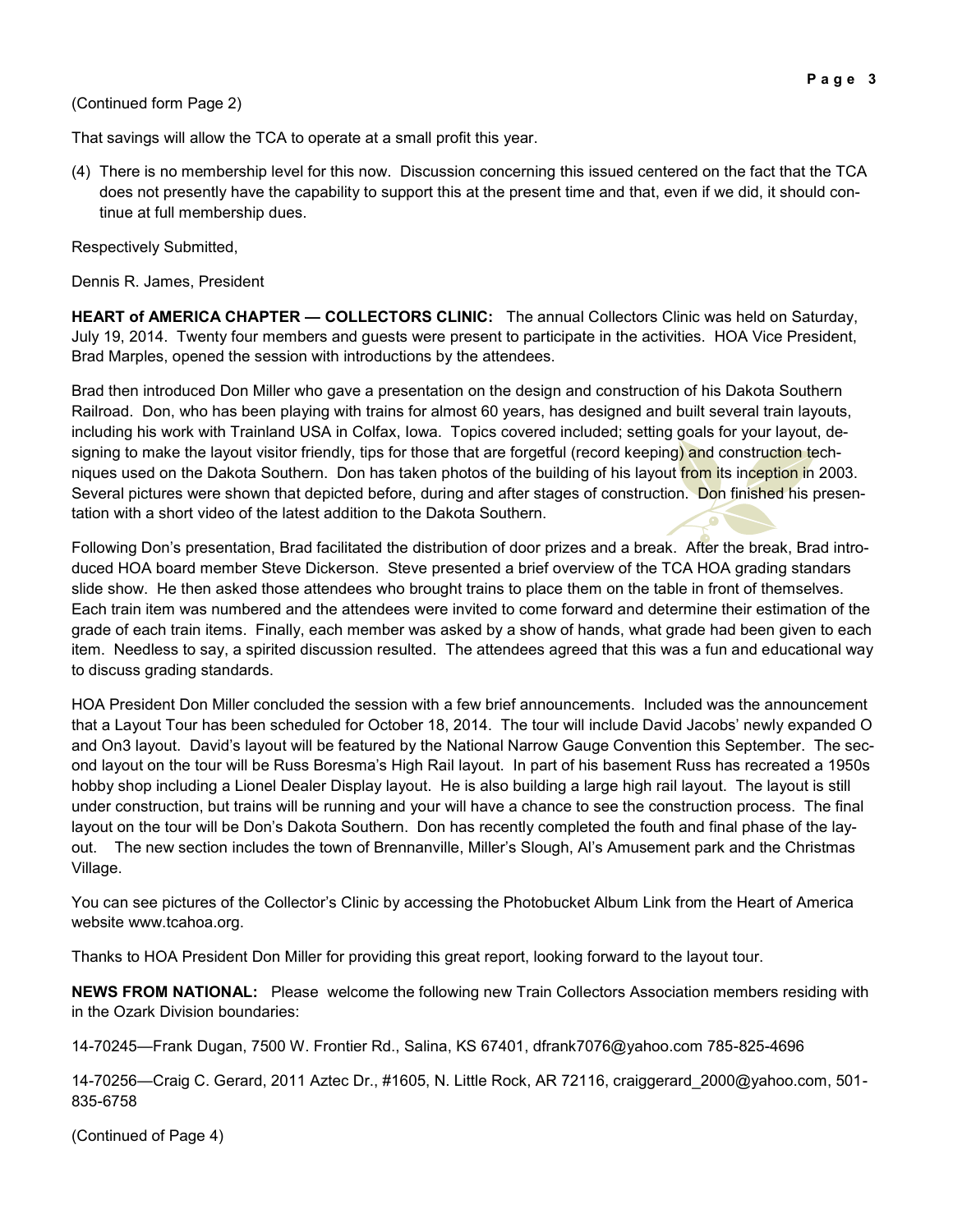(Continued from Page 3) Page 4

14-70169—Tom James, 358 Greenbriar Ln., Ballwin, MO 63011, trjames1@charter.net 636-256-2937

14-79981—Richard Rands, 438 Morgan Woods Dr., Fenton, MO 63026, berkshirevalley@yahoo.com, 636-343-1152

Listed below (see attachment) are the members residing within the Ozark Division who have been dropped by National. They are certainly welcome to come back and take advantage of all the features and benefits of membership n the Train Collectors Association.

The Train Collectors Association is one of the largest and most respected collecting societies in the world. Their focus is on toy trains—the hobby of collecting and operating them, the fun of members buying, selling and discussing them, the study of their characteristics and the history of their production. Those features and benefits should be enough for you to restart or renew your membership to the TCA. All you need to do is complete the attached TCA Membership Application and send it off the Train Collectors Association or join by going to the TCA website, www.traincollectors.org.

For more information about the TCA please go to the website www.traincollectors.org.

**CALENDAR of EVENTS:** Ozark Division; September 20, 2014, The Pointe, 1 Ballwin Commons, Ballwin, MO 63011, 9 am to 2 pm. Great St. Louis Christmas Train Show, December 6, 2014, Immanuel Lutheran School, 9733 Olive Blvd., Olivette, MO, 9 am to 3 pm (See attached for details)

Central Missouri Chapter; November 8, 2014, Columbia Senior Center, 1121 Bus. 70 East, Columbia, MO, 10 am to 3 pm (See attached for details)

**MEMBERS CORNER:** The train collection and layout of Ray Moulis was featured in the May 2014 edition of 30WEST a monthly publication featuring the people and activities of suburban Milwaukee, WI. Ray talks about how he got started collecting building his layout and operating his trains. The article features several photos of his layout. Great human interest story. Ray is a long time TCA and Ozark Division member,.

**IN the NEWS:** There has been a lot of news about Union Pacific Big Boy 4014 being restored but there are several other steam locomotives that may be coming back to life. Famed Norfolk & Western Class J 611 has been moved from the Virginia Museum of Transportation in Roanoke, VA to the North Carolina Transportation Museum in Spencer, NC where the restoration work will be done. Maine Central No. 470 4-6-2 may be restored to life, it was sold to New England Steam Corp by the city of Waterville, ME. New England Steam Corp. is a non-profit organization with plans to restore and operate the engine. An East coast Mallet is set to return, a deal between B & O Railroad Museum and Western Maryland Scenic Railroad who will receive Chesapeake & Ohio 2-6-62 1309. The tourist railroad aims to restore the locomotive to operation by 2016. Wouldn't it be great to see 1522 under steam again?

**ATTACHMENTS:** Please see the attachments to the electronic version of the Newsletter. This is your Newsletter, I need your input; thanks to Ray Moulis for supplying the story about his trains.

Please feel free to contact me if you have something of interest.

**.**

Jon Lundvall, Editor (jonlstrains@netscape.net or 314-239-7996)

**POSTSCRIPT:** Don Millers' Dakota Southern Railroad was featured in the March 2012 Classic Toy Train magazine. For those who are keeping score the TCA has 1,002 Honor Roll members.